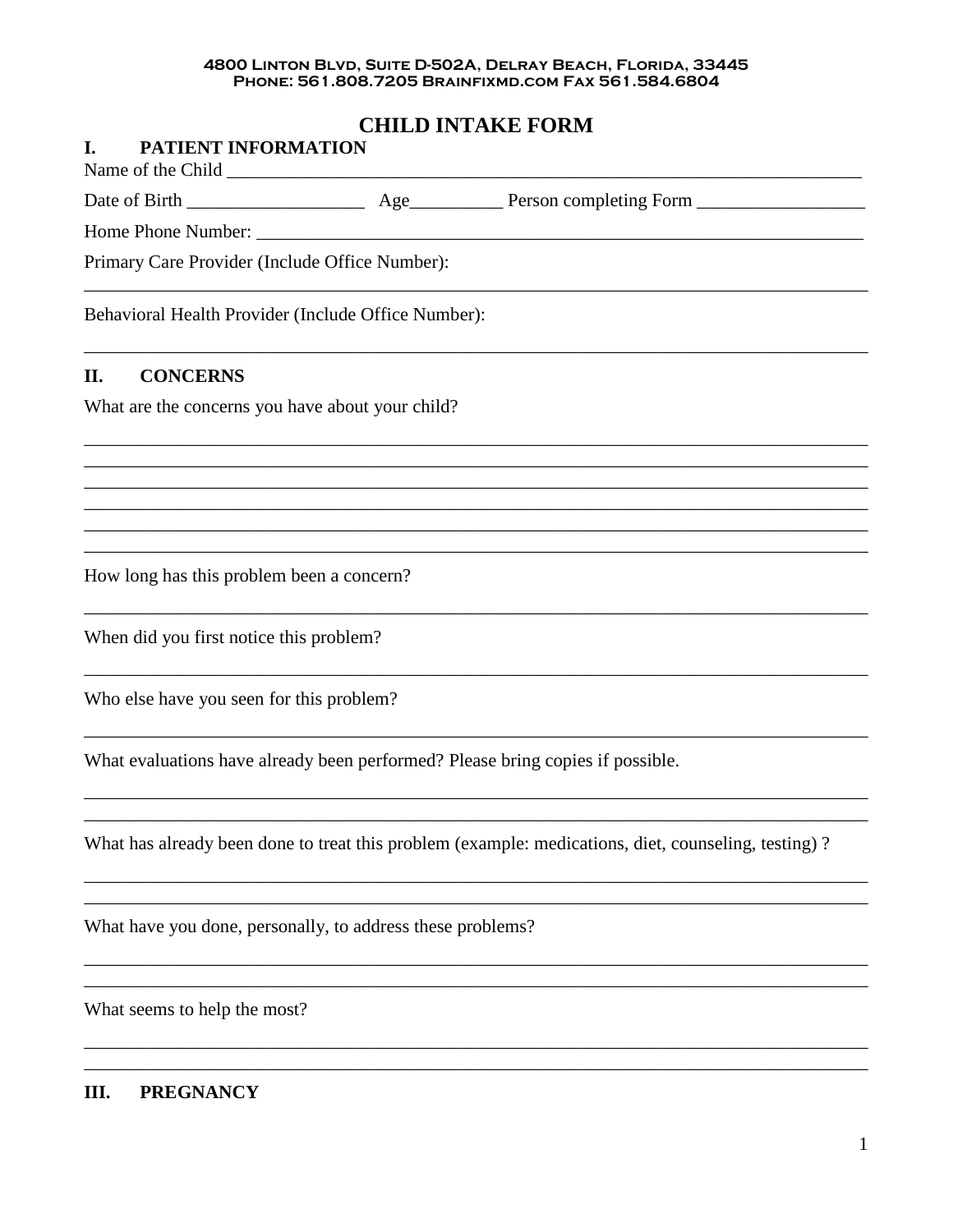During Pregnancy, did the biological mother have any of the following: *(Please circle all that apply)*

| Aminocentesis                                                                 | <b>High Blood Pressure</b> |         | Vaginal Bleeding  |
|-------------------------------------------------------------------------------|----------------------------|---------|-------------------|
| Anemia                                                                        | <b>High Fevers</b>         |         | Vaginal Infection |
| <b>Diabetes</b>                                                               | Kidney Problems            |         | Other Infections  |
| <b>Emotional Problems</b>                                                     | No Prenatal Care           |         | Other:            |
| <b>Excessive Weight Gain</b>                                                  | Placenta Previa            |         |                   |
| <b>German Measles</b>                                                         | Premature Labor            |         |                   |
| During the Pregnancy, did the mother use: <i>Please circle all that apply</i> |                            |         |                   |
| Medications                                                                   | <b>Street Drugs</b>        | Alcohol | Tobacco           |
| Were there any other complications during pregnancy?                          |                            |         |                   |

\_\_\_\_\_\_\_\_\_\_\_\_\_\_\_\_\_\_\_\_\_\_\_\_\_\_\_\_\_\_\_\_\_\_\_\_\_\_\_\_\_\_\_\_\_\_\_\_\_\_\_\_\_\_\_\_\_\_\_\_\_\_\_\_\_\_\_\_\_\_\_\_\_\_\_\_\_\_\_\_\_\_\_\_ \_\_\_\_\_\_\_\_\_\_\_\_\_\_\_\_\_\_\_\_\_\_\_\_\_\_\_\_\_\_\_\_\_\_\_\_\_\_\_\_\_\_\_\_\_\_\_\_\_\_\_\_\_\_\_\_\_\_\_\_\_\_\_\_\_\_\_\_\_\_\_\_\_\_\_\_\_\_\_\_\_\_\_\_ \_\_\_\_\_\_\_\_\_\_\_\_\_\_\_\_\_\_\_\_\_\_\_\_\_\_\_\_\_\_\_\_\_\_\_\_\_\_\_\_\_\_\_\_\_\_\_\_\_\_\_\_\_\_\_\_\_\_\_\_\_\_\_\_\_\_\_\_\_\_\_\_\_\_\_\_\_\_\_\_\_\_\_\_ \_\_\_\_\_\_\_\_\_\_\_\_\_\_\_\_\_\_\_\_\_\_\_\_\_\_\_\_\_\_\_\_\_\_\_\_\_\_\_\_\_\_\_\_\_\_\_\_\_\_\_\_\_\_\_\_\_\_\_\_\_\_\_\_\_\_\_\_\_\_\_\_\_\_\_\_\_\_\_\_\_\_\_\_

## **IV. DELEVERY**

|                                            |                          |               | How many older living children are there? |
|--------------------------------------------|--------------------------|---------------|-------------------------------------------|
|                                            |                          |               | How long did the pregnancy last?          |
|                                            | Where was the baby born? |               |                                           |
| How long was the labor? Please circle one. |                          |               |                                           |
| Less than 4 hours 4-12 hours               |                          | $12-24$ hours | More than 24 hours                        |
| Delivery was by: (Please circle one)       |                          |               |                                           |
| <b>Cesarean Section:</b>                   | Planned                  |               | Emergency                                 |
| Vaginal:                                   | Forceps                  | Vacuum        | No Assistance                             |
| Was anesthesia used?                       | Yes                      |               | N <sub>0</sub>                            |

## **V. POST NATAL**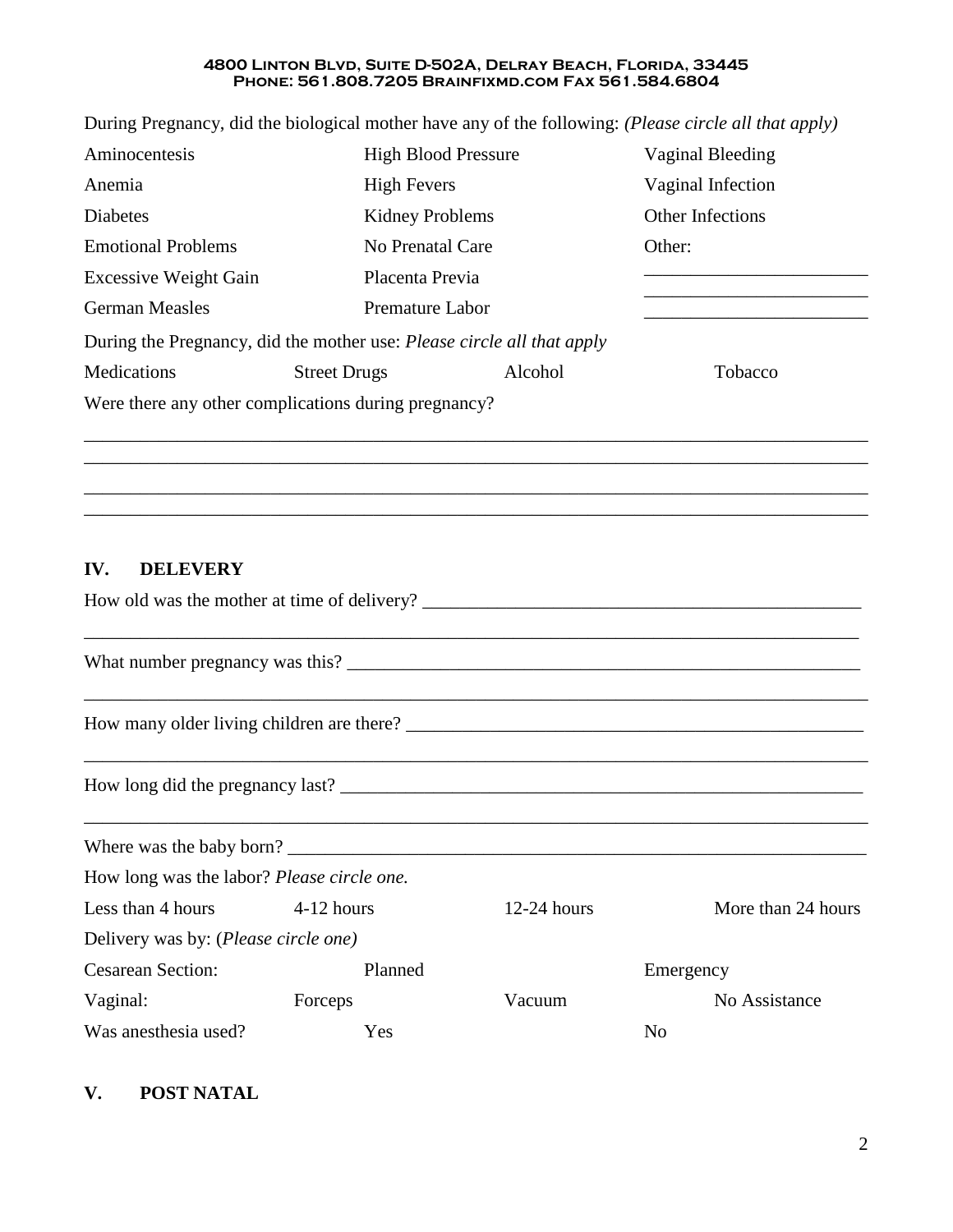| Baby's Birth Weight _________ pounds _______ ounces                      |                              |          |                          |                                                                   |  |
|--------------------------------------------------------------------------|------------------------------|----------|--------------------------|-------------------------------------------------------------------|--|
| Did the Baby have any of the following: (Please circle all that apply)   |                              |          |                          |                                                                   |  |
| Anemia<br>Fever/Low Temp                                                 |                              |          | Physical Injuries        | Use of Oxygen                                                     |  |
| Apena                                                                    | Hernia                       | Seizures |                          | Ventilator                                                        |  |
| <b>Birth Defects</b>                                                     | Hydrocephalus                |          | Surfacant                | Other:                                                            |  |
| <b>Blood Transfusion</b>                                                 | Infection                    |          | <b>Trouble Breathing</b> |                                                                   |  |
| <b>Braycardia</b>                                                        | Intensive care               |          | Phyical Injuries         |                                                                   |  |
| Cord Around Neck                                                         | <b>Intracranial Bleed</b>    |          | <b>Trouble Suckling</b>  |                                                                   |  |
| <b>Eye Problems</b>                                                      | <b>Jitteriness</b>           | Jaundice |                          |                                                                   |  |
| Was the baby: (Please circle all that apply)                             |                              |          |                          |                                                                   |  |
| <b>Breast Fed?</b><br>N <sub>0</sub>                                     | Yes                          |          |                          | If yes, for how long $\_\_\_\_\_\_\_\_\_\_\_\_\_\_\_\_\_\_\_\_\_$ |  |
| Bottle Fed?<br>N <sub>0</sub>                                            | Yes                          |          |                          | If yes, for how long $\_\_\_\_\_\_\_\_\_\_\_\_\_\_$               |  |
|                                                                          | N <sub>0</sub>               | Yes      |                          |                                                                   |  |
| Are Immunizations up to date?                                            |                              |          |                          |                                                                   |  |
| Has your child had any of the following? (Please circle all that apply.) |                              |          |                          |                                                                   |  |
| 1) Blood Disorders:<br>Anemia                                            |                              | Bleeding |                          | <b>Bruising</b>                                                   |  |
| <b>Brain Disorders:</b><br>2)                                            |                              |          |                          |                                                                   |  |
| Confusion                                                                |                              |          | <b>Staring</b>           |                                                                   |  |
| Headaches                                                                |                              |          | <b>Tremors</b>           |                                                                   |  |
|                                                                          | <b>Coordination Problems</b> |          |                          | Tics (motor/vocal)                                                |  |
|                                                                          | <b>Muscle Weakness</b>       |          |                          |                                                                   |  |
| 3) GI Problems:                                                          |                              |          |                          |                                                                   |  |
| Constipation                                                             |                              |          | Soiling                  |                                                                   |  |
| Diarrhea                                                                 |                              |          |                          | Vomiting                                                          |  |
| Heart/Lung Problems:<br>4)                                               |                              |          |                          |                                                                   |  |
| Asthma                                                                   |                              |          | Surgery                  |                                                                   |  |
| <b>Chest Pain</b>                                                        |                              |          |                          | <b>Congenital Heart Disease</b>                                   |  |
| Murmur                                                                   |                              |          |                          |                                                                   |  |
| 5) Hormone Problems:                                                     |                              |          |                          |                                                                   |  |
| Obesity                                                                  |                              |          |                          | Early/late puberty                                                |  |
| Thyroid                                                                  |                              |          |                          |                                                                   |  |
|                                                                          |                              |          |                          |                                                                   |  |

6) Infections:

Chicken Pox Measles

Sinus Infections Ear Infections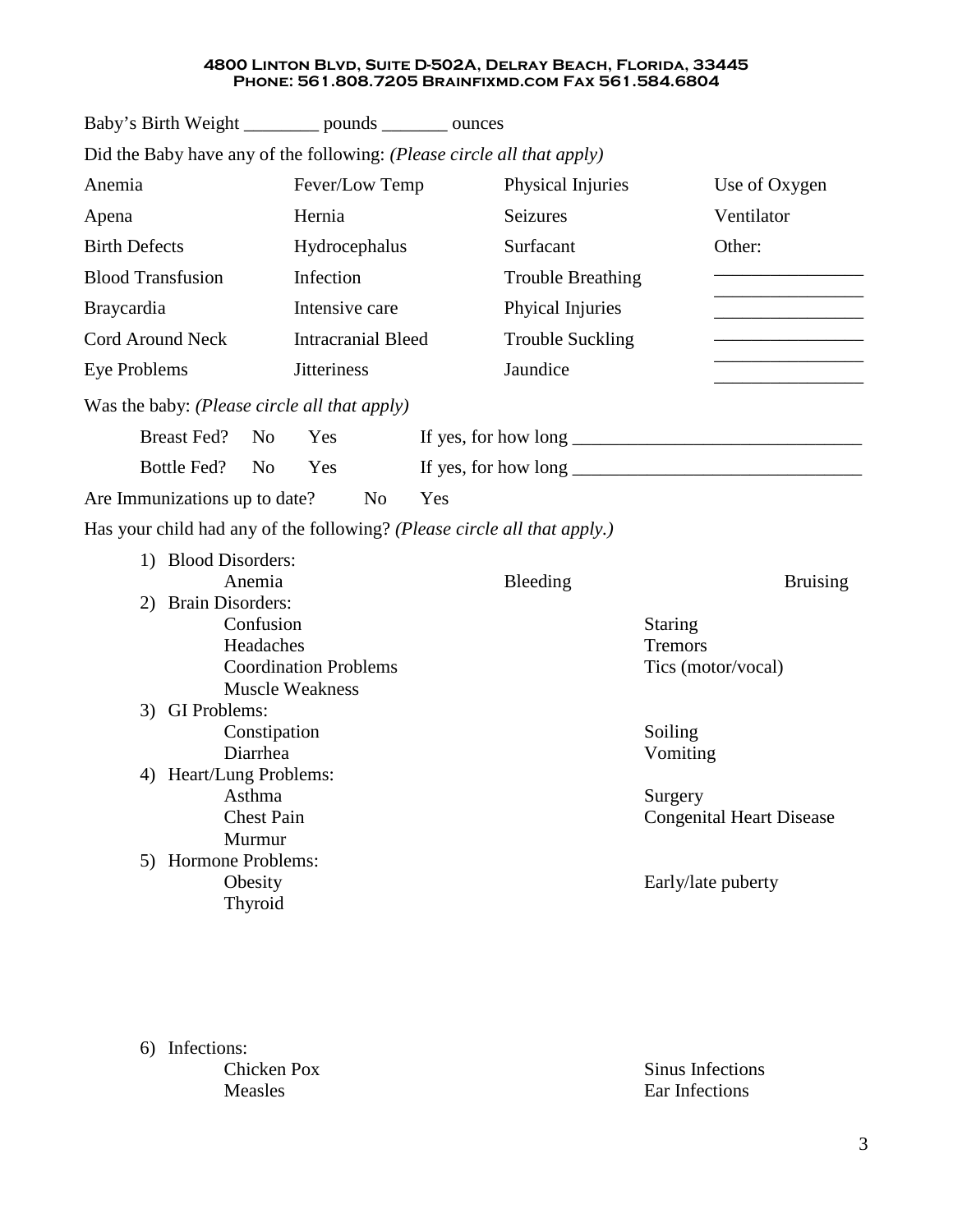| Meningitis<br>Whooping Cough<br>Encephalitis |                                                            | <b>Mumps</b><br><b>High Fevers</b><br>Pneumonia                                                                       |
|----------------------------------------------|------------------------------------------------------------|-----------------------------------------------------------------------------------------------------------------------|
| 7) Injuries:<br><b>Broken Bones</b>          |                                                            | <b>Stiches</b>                                                                                                        |
| Head Injury                                  |                                                            |                                                                                                                       |
| 8) Kidney Problems:                          |                                                            |                                                                                                                       |
| <b>Bed Wetting</b>                           |                                                            | Infections                                                                                                            |
| Daytime Wetting                              |                                                            |                                                                                                                       |
| 9) Muscle/Bone Problems:                     |                                                            |                                                                                                                       |
| Scoliosis                                    |                                                            |                                                                                                                       |
| Spasticity                                   |                                                            |                                                                                                                       |
| 10) Poisoning:                               |                                                            |                                                                                                                       |
| Chemicals                                    |                                                            |                                                                                                                       |
| Lead                                         |                                                            |                                                                                                                       |
| 11) Sensory Problems:                        |                                                            |                                                                                                                       |
| Hearing                                      |                                                            | Vision                                                                                                                |
| Tactile                                      |                                                            |                                                                                                                       |
| 12) Sexual Problems:                         |                                                            |                                                                                                                       |
| <b>Birth Control</b>                         |                                                            | Promiscuity                                                                                                           |
| Masturbation                                 |                                                            |                                                                                                                       |
| 13) Skin Disorders:                          |                                                            |                                                                                                                       |
| Acne                                         |                                                            | Eczema                                                                                                                |
| <b>Birth Marks</b>                           |                                                            | Hair Loss                                                                                                             |
|                                              |                                                            |                                                                                                                       |
|                                              |                                                            |                                                                                                                       |
|                                              |                                                            |                                                                                                                       |
|                                              |                                                            |                                                                                                                       |
|                                              |                                                            | <u> 1989 - Johann Stoff, deutscher Stoff, der Stoff, der Stoff, der Stoff, der Stoff, der Stoff, der Stoff, der S</u> |
|                                              |                                                            | 19) Special Diagnostic Tests: (MRI, CT, SPECT, etc)                                                                   |
| 20) Nutritional Assessment:                  |                                                            |                                                                                                                       |
| Current Weight:                              | Current Height:                                            | Appetite:<br>Good Fair<br>Poor                                                                                        |
| If Poor Please Explain:                      |                                                            | the contract of the contract of the contract of the contract of the contract of                                       |
|                                              |                                                            | Any special dietary needs? Hiding/Hording Food? Any food allergies?                                                   |
| 21) Trauma History:<br>Yes<br>N <sub>o</sub> |                                                            | Has the child ever been a victim of physical, emotional, or sexual abuse?                                             |
| Yes<br>N <sub>0</sub>                        | If Yes, would it be okay to discuss this further with you? |                                                                                                                       |
| <b>DEVELOPMENT</b>                           |                                                            |                                                                                                                       |

At what age did your child first: *(Fill in age or check those that apply)*

**VI.**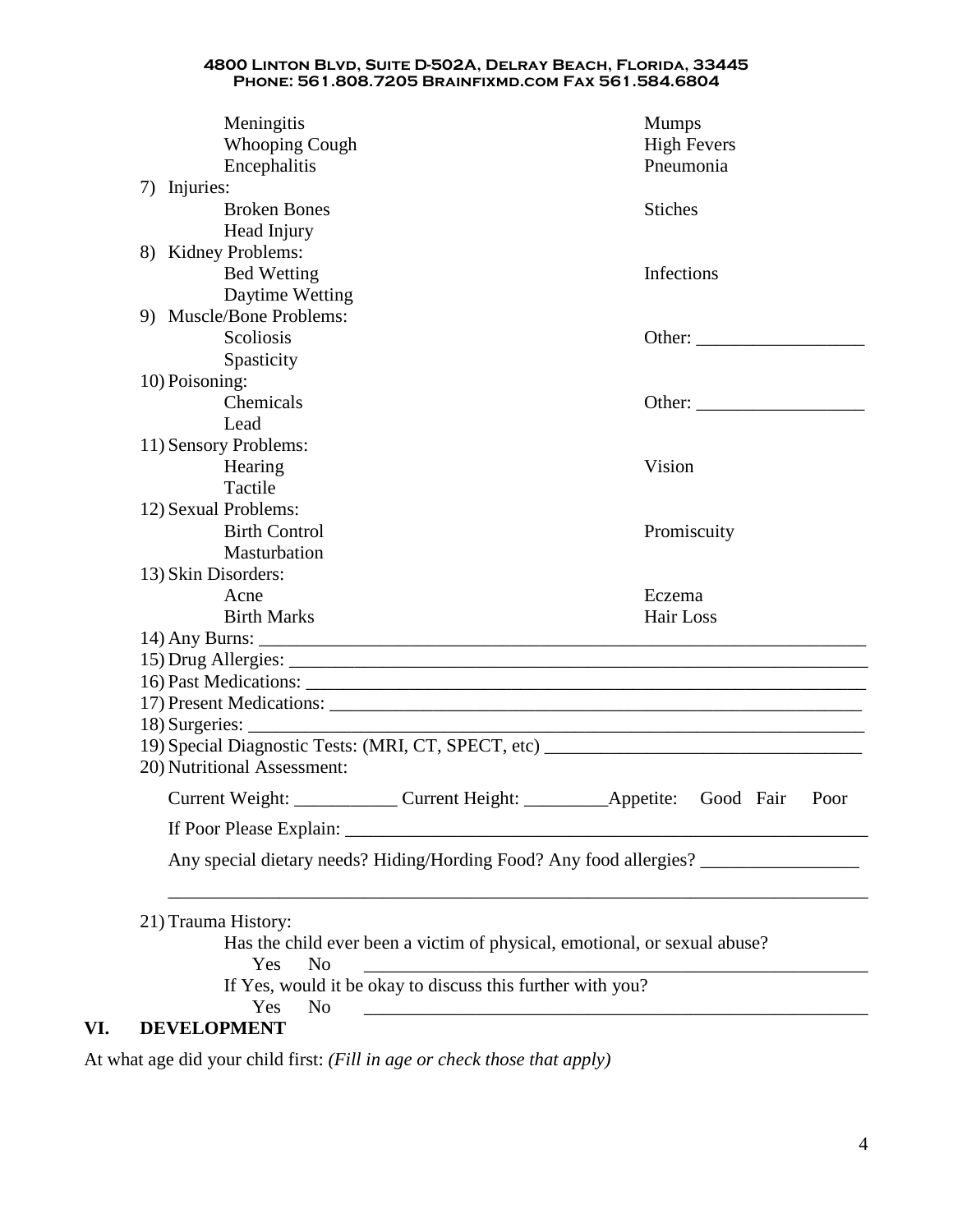|                          | Age | Early | Not sure/ | On<br>late |
|--------------------------|-----|-------|-----------|------------|
|                          |     |       | Time      |            |
| Sit Up                   |     |       |           |            |
| Crawl                    |     |       |           |            |
| Walk                     |     |       |           |            |
| Ride A Tricycle          |     |       |           |            |
| Ride A Bicycle           |     |       |           |            |
| Say Mama/Dada            |     |       |           |            |
| Use two word sentences   |     |       |           |            |
| Use three word sentences |     |       |           |            |
| Speak intelligibly       |     |       |           |            |
| Give up the bottle       |     |       |           |            |
| Use a cup                |     |       |           |            |
| Finger Food              |     |       |           |            |
| Use a spoon              |     |       |           |            |
| Use a fork               |     |       |           |            |
| Dress Self               |     |       |           |            |
| <b>Toilet Trained</b>    |     |       |           |            |
| <b>Tie Shoes</b>         |     |       |           |            |
| <b>Brush Teeth</b>       |     |       |           |            |

Do you have any concerns about your child's motor or muscle development?

Does your child have any sleeping problems (falling asleep, staying asleep, nightmares, sleeping, walking, etc.)? \_\_\_\_\_\_\_\_\_\_\_\_\_\_\_\_\_\_\_\_\_\_\_\_\_\_\_\_\_\_\_\_\_\_\_\_\_\_\_\_\_\_\_\_\_\_\_\_\_\_\_\_\_\_\_\_\_\_\_\_\_\_\_\_\_\_\_\_\_\_\_

\_\_\_\_\_\_\_\_\_\_\_\_\_\_\_\_\_\_\_\_\_\_\_\_\_\_\_\_\_\_\_\_\_\_\_\_\_\_\_\_\_\_\_\_\_\_\_\_\_\_\_\_\_\_\_\_\_\_\_\_\_\_\_\_\_\_\_\_\_\_\_\_\_\_\_\_\_\_\_\_\_\_\_\_ \_\_\_\_\_\_\_\_\_\_\_\_\_\_\_\_\_\_\_\_\_\_\_\_\_\_\_\_\_\_\_\_\_\_\_\_\_\_\_\_\_\_\_\_\_\_\_\_\_\_\_\_\_\_\_\_\_\_\_\_\_\_\_\_\_\_\_\_\_\_\_\_\_\_\_\_\_\_\_\_\_\_\_\_

\_\_\_\_\_\_\_\_\_\_\_\_\_\_\_\_\_\_\_\_\_\_\_\_\_\_\_\_\_\_\_\_\_\_\_\_\_\_\_\_\_\_\_\_\_\_\_\_\_\_\_\_\_\_\_\_\_\_\_\_\_\_\_\_\_\_\_\_\_\_\_\_\_\_\_\_\_\_\_\_\_\_\_\_

\_\_\_\_\_\_\_\_\_\_\_\_\_\_\_\_\_\_\_\_\_\_\_\_\_\_\_\_\_\_\_\_\_\_\_\_\_\_\_\_\_\_\_\_\_\_\_\_\_\_\_\_\_\_\_\_\_\_\_\_\_\_\_\_\_\_\_\_\_\_\_\_\_\_\_\_\_\_\_\_\_\_\_\_

\_\_\_\_\_\_\_\_\_\_\_\_\_\_\_\_\_\_\_\_\_\_\_\_\_\_\_\_\_\_\_\_\_\_\_\_\_\_\_\_\_\_\_\_\_\_\_\_\_\_\_\_\_\_\_\_\_\_\_\_\_\_\_\_\_\_\_\_\_\_\_\_\_\_\_\_\_\_\_\_\_\_\_\_

Please circle all that apply to your concerns about your child's language development.

| Trouble finding the right words | Unconnected thoughts       |
|---------------------------------|----------------------------|
| Speech clarity                  | Stuttering                 |
| Has seen a speech therapist     | Too few words in sentences |
| Repeat words over and over      | Following directions       |

## **VII. CHILD'S STRENGTHS**

What are your child's most outstanding characteristics (hobbies, achievements, abilities, etc.)?

\_\_\_\_\_\_\_\_\_\_\_\_\_\_\_\_\_\_\_\_\_\_\_\_\_\_\_\_\_\_\_\_\_\_\_\_\_\_\_\_\_\_\_\_\_\_\_\_\_\_\_\_\_\_\_\_\_\_\_\_\_\_\_\_\_\_\_\_\_\_\_\_\_\_\_\_\_\_\_\_\_\_\_\_ \_\_\_\_\_\_\_\_\_\_\_\_\_\_\_\_\_\_\_\_\_\_\_\_\_\_\_\_\_\_\_\_\_\_\_\_\_\_\_\_\_\_\_\_\_\_\_\_\_\_\_\_\_\_\_\_\_\_\_\_\_\_\_\_\_\_\_\_\_\_\_\_\_\_\_\_\_\_\_\_\_\_\_\_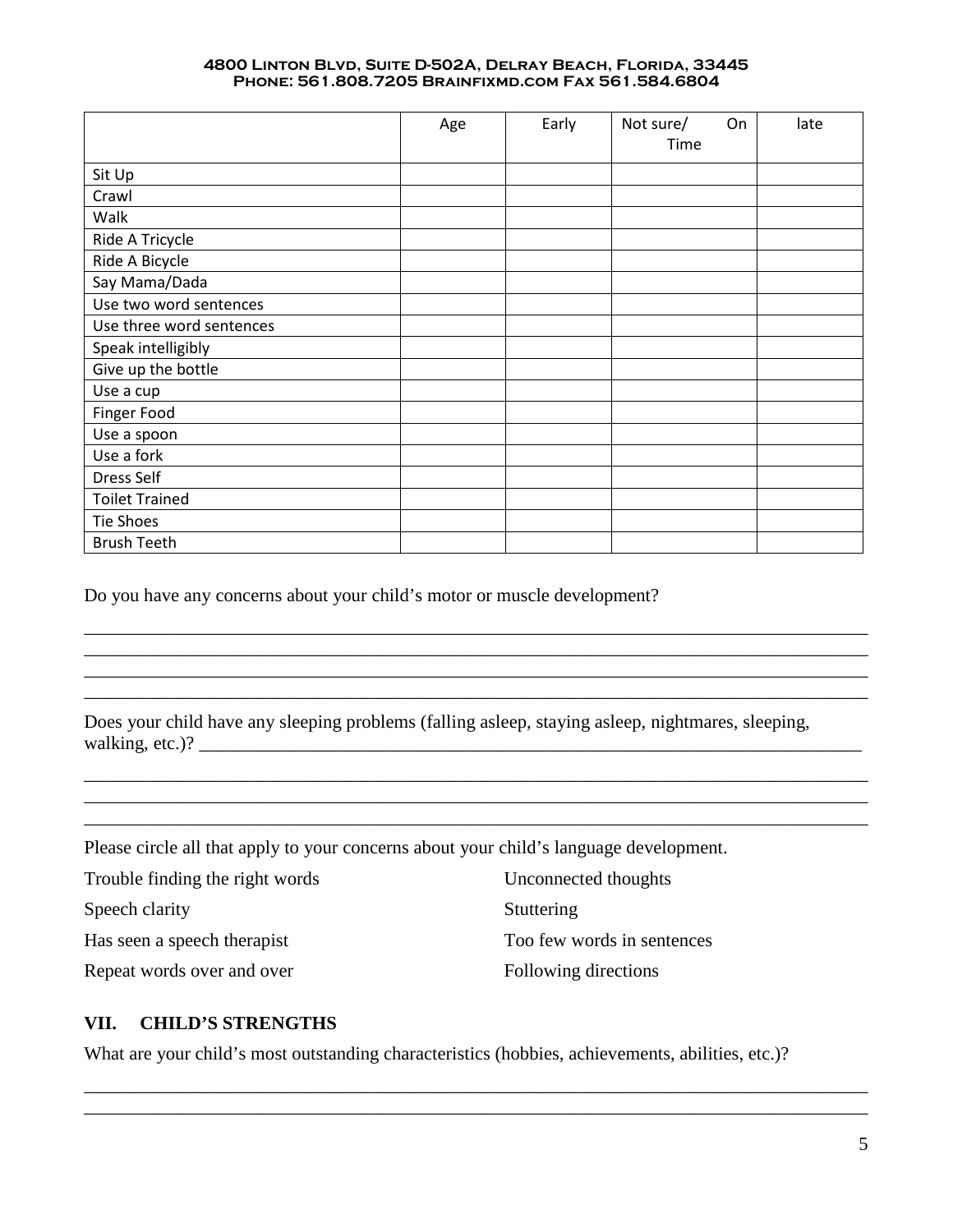\_\_\_\_\_\_\_\_\_\_\_\_\_\_\_\_\_\_\_\_\_\_\_\_\_\_\_\_\_\_\_\_\_\_\_\_\_\_\_\_\_\_\_\_\_\_\_\_\_\_\_\_\_\_\_\_\_\_\_\_\_\_\_\_\_\_\_\_\_\_\_\_\_\_\_\_\_\_\_\_\_\_\_\_

| VIII. SCHOOL HISTORY                                                                      |                                                                              |         |                                         |          |                            |  |
|-------------------------------------------------------------------------------------------|------------------------------------------------------------------------------|---------|-----------------------------------------|----------|----------------------------|--|
|                                                                                           |                                                                              |         |                                         |          |                            |  |
|                                                                                           |                                                                              |         |                                         |          |                            |  |
| Child's Classroom: (please circle one)                                                    |                                                                              |         |                                         |          |                            |  |
| Regular                                                                                   |                                                                              |         | <b>Special Education/Self Contained</b> |          | Regular with Resource Help |  |
| What is your impression of your child's learning potential? (please circle one)           |                                                                              |         |                                         |          |                            |  |
| Low                                                                                       | Average                                                                      |         | Above Average                           | Gifted   |                            |  |
| Do you feel that your child is performing up to his/her potential in school?              |                                                                              |         |                                         |          | Yes<br>N <sub>0</sub>      |  |
|                                                                                           | Do you feel your child has difficulties with: (please circle all that apply) |         |                                         |          |                            |  |
| Math                                                                                      |                                                                              | Science |                                         |          | Languages                  |  |
| <b>Social Studies</b>                                                                     |                                                                              | Reading |                                         | Writing  |                            |  |
| Is your child's school experience made difficult by problems with: (check all that apply) |                                                                              |         |                                         |          |                            |  |
|                                                                                           |                                                                              |         | Not At All                              | Somewhat | A Lot                      |  |
| <b>Poor Concentration</b>                                                                 |                                                                              |         |                                         |          |                            |  |
| Giving Up Easily                                                                          |                                                                              |         |                                         |          |                            |  |
| <b>Inconsistent Performance</b>                                                           |                                                                              |         |                                         |          |                            |  |
| <b>Poor Motivation</b>                                                                    |                                                                              |         |                                         |          |                            |  |
| Disorganization                                                                           |                                                                              |         |                                         |          |                            |  |

Spacing Out or Day Dreaming

Rapidly Shifting from one thing to another

Low Frustration Tolerance

Not Finishing Things

Anxiety/Saddness Poor Handwriting

Cannot Get Started No Place to Work Forgets Assignments Does not anticipate deadlines Takes too long

Is Homework a Problem? No Yes Explain *(Please circle all that apply)*

Forgets to bring home materials Does not understand the work

Gets distracted by (TV, Radio, Other) Battles/argues about doing the work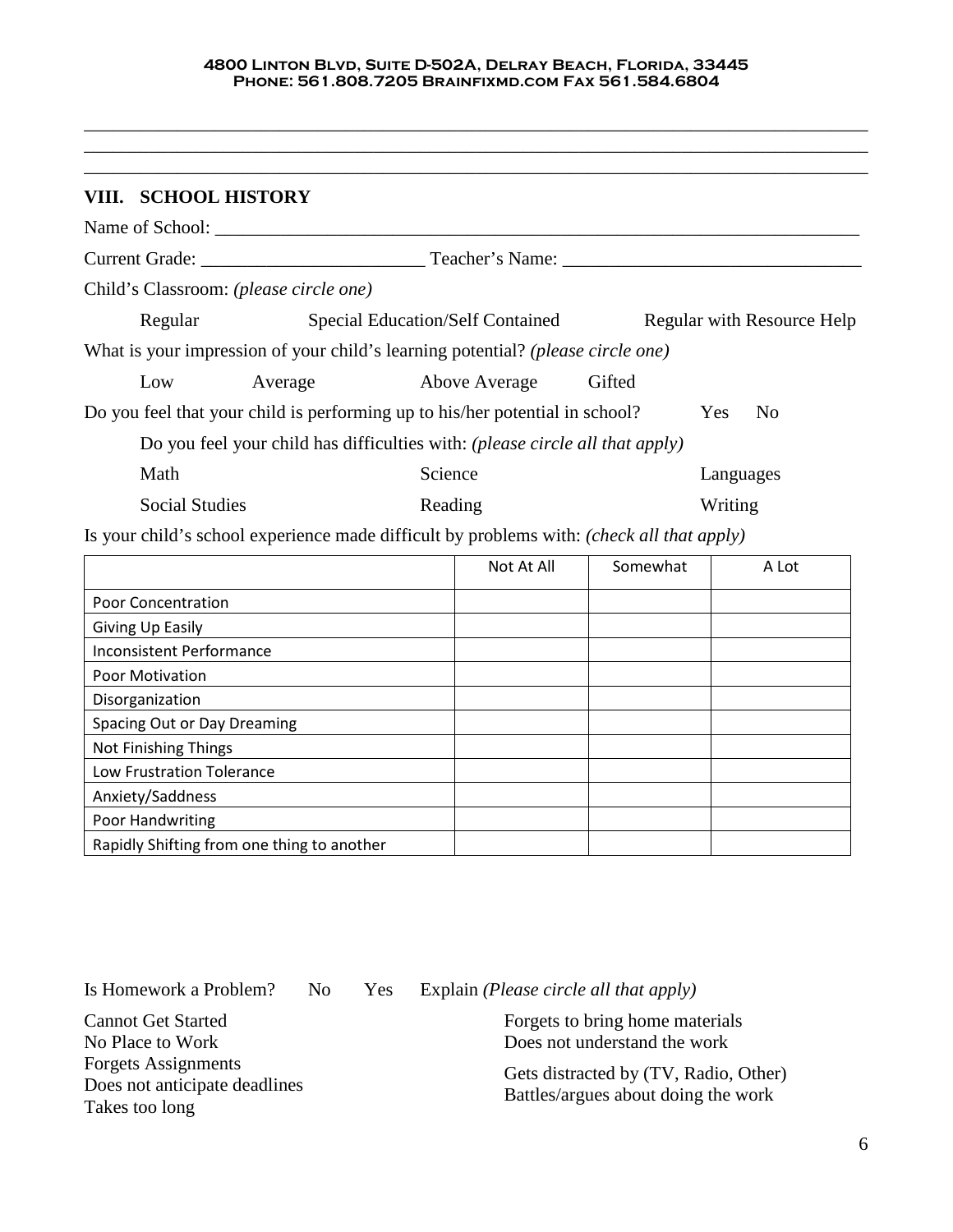This is the most stressful time of day Needs you by his/her side constantly Has your child ever been: *(Please circle all that apply)*

Retained Suspended Expelled Advanced a Grade

## **IX. SOCIAL**

Does your child get along well with others? Yes No

Please check the box that best describes the frequency of the behavior.

|                                                     | A Lot | Sometimes | Rarely | Never |
|-----------------------------------------------------|-------|-----------|--------|-------|
| Makes friends easily                                |       |           |        |       |
| Plays well with others                              |       |           |        |       |
| Has a best friend                                   |       |           |        |       |
| Shares easily                                       |       |           |        |       |
| Follows rules                                       |       |           |        |       |
| Enjoys team sports                                  |       |           |        |       |
| Leads other children                                |       |           |        |       |
| Helps others                                        |       |           |        |       |
| Is easily influenced                                |       |           |        |       |
| Prefers to be alone                                 |       |           |        |       |
| A party animal                                      |       |           |        |       |
| <b>Bullies others</b>                               |       |           |        |       |
| Fights more than others<br>$\sim$ $     \sim$ $  -$ |       |           |        |       |

## **X. SELF-ESTEM**

Please check the box that best describes the frequency of the behavior.

|                                | A Lot | Sometimes | Rarely | <b>Never</b> |
|--------------------------------|-------|-----------|--------|--------------|
| Have an "I can do it" attitude |       |           |        |              |
| Give up easily                 |       |           |        |              |
| Stand up for self              |       |           |        |              |
| Recover from upsets            |       |           |        |              |
| Recognize strengths            |       |           |        |              |
| Lack Confidence                |       |           |        |              |
| Act Adventuresome              |       |           |        |              |

# **XI. BEHAVIORAL HEALTH HISTORY**

Has your child or any sibling received psychiatric or psychological treatment?

Does your child have any of the following **attention** related problems? *(please check all that apply)*

|         | A Lot | Sometimes | Rarely | Never |
|---------|-------|-----------|--------|-------|
| Fidgets |       |           |        |       |

\_\_\_\_\_\_\_\_\_\_\_\_\_\_\_\_\_\_\_\_\_\_\_\_\_\_\_\_\_\_\_\_\_\_\_\_\_\_\_\_\_\_\_\_\_\_\_\_\_\_\_\_\_\_\_\_\_\_\_\_\_\_\_\_\_\_\_\_\_\_\_\_\_\_\_\_\_\_\_\_\_\_\_\_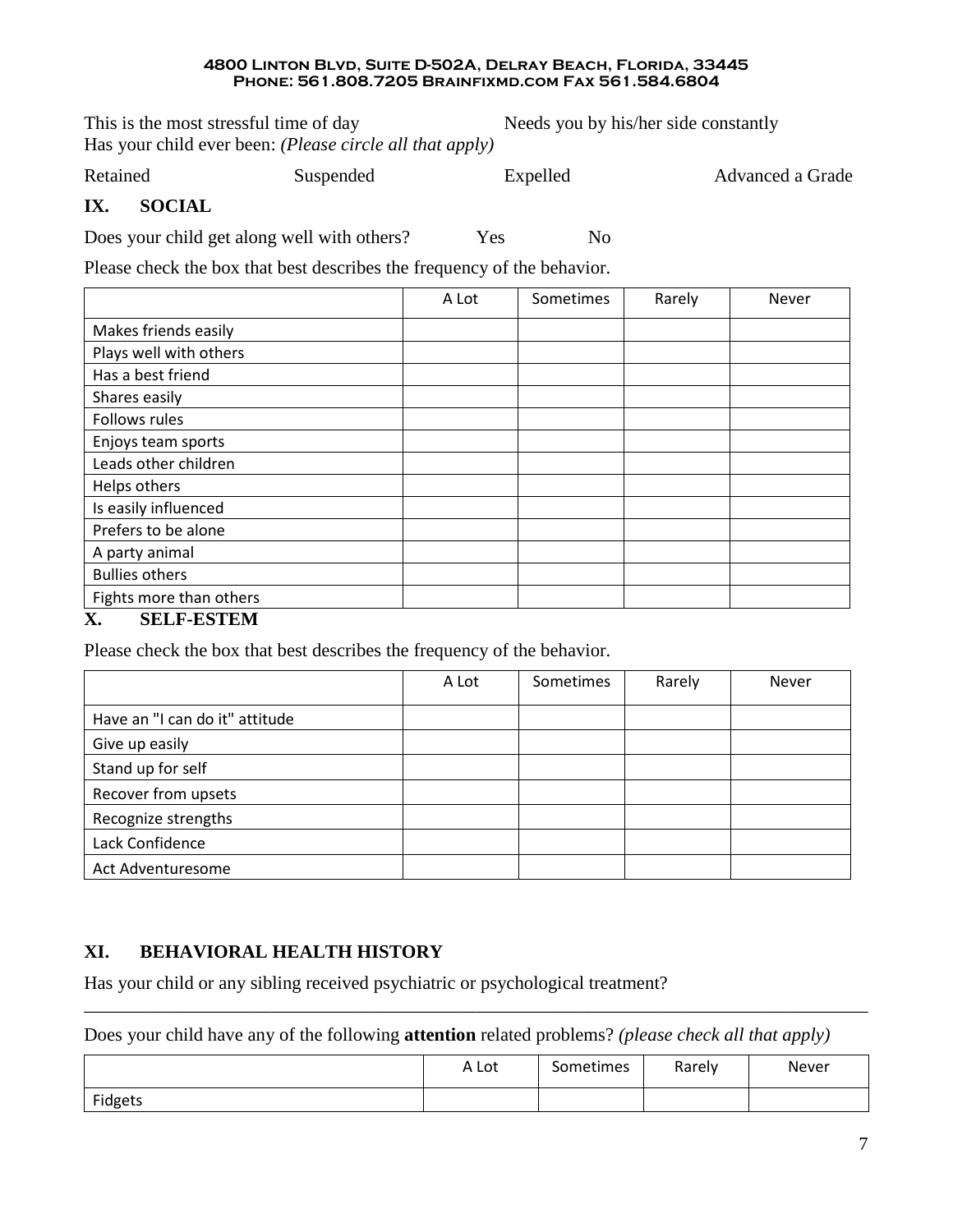| <b>Easily Distracted</b>                         |                        |                      |                                                                  |  |
|--------------------------------------------------|------------------------|----------------------|------------------------------------------------------------------|--|
| Often blurts out answers                         |                        |                      |                                                                  |  |
| Difficulty sustaining attention                  |                        |                      |                                                                  |  |
| Difficulty playing quietly                       |                        |                      |                                                                  |  |
| Often interrupts or intrudes on others           |                        |                      |                                                                  |  |
| Often loses things                               |                        |                      |                                                                  |  |
| Difficulty awaiting turn                         |                        |                      |                                                                  |  |
| Difficulty following instructions                |                        |                      |                                                                  |  |
| Shifts from one activity to another              |                        |                      |                                                                  |  |
| Often does not listen                            |                        |                      |                                                                  |  |
| Often engages in physical dangerous activity     |                        |                      |                                                                  |  |
| $\mathbf{r}$ 1911 $\mathbf{r}$ 1911 $\mathbf{r}$ | $\bullet\ ^{1}\bullet$ | $\sim$ $\sim$ $\sim$ | $\mathbf{1}$ $\mathbf{1}$ $\mathbf{1}$ $\mathbf{1}$ $\mathbf{1}$ |  |

Does your child have any of the following **oppositional** concerns? *(please check all that apply)*

|                                                            | A Lot | Sometimes | Rarely | <b>Never</b> |
|------------------------------------------------------------|-------|-----------|--------|--------------|
| Often loses temper                                         |       |           |        |              |
| Often argues with adults                                   |       |           |        |              |
| Often actively defies or refuses adult                     |       |           |        |              |
| request/rules                                              |       |           |        |              |
| Often deliberately does things that annoy                  |       |           |        |              |
| other people                                               |       |           |        |              |
| Often blames others for own mistakes                       |       |           |        |              |
| Is often touchy or easily annoyed by others                |       |           |        |              |
| Is often angry or resentful                                |       |           |        |              |
| Is often spiteful or vindictive                            |       |           |        |              |
| Often swears or uses obscene language                      |       |           |        |              |
| Doos Your shild angege in the following heberies problems? |       |           |        |              |

Does Your child engage in the following behavior problems?

|                                                                | A Lot | <b>Sometimes</b> | Rarely | Never |
|----------------------------------------------------------------|-------|------------------|--------|-------|
| Excessive distress when actually separated<br>from you or home |       |                  |        |       |
| Unrealistic worry about future events                          |       |                  |        |       |
| Unrealistic concern about competence                           |       |                  |        |       |
| <b>Marked Self-Consciousness</b>                               |       |                  |        |       |
| Excessive need for reassurance                                 |       |                  |        |       |
| Marked inability to relax                                      |       |                  |        |       |

Does your child show: *Please check the box that best describes the frequency of the behavior*

|                                             | A Lot | <b>Sometimes</b> | Rarely | Never |
|---------------------------------------------|-------|------------------|--------|-------|
| Depressed or irritable mood most of the day |       |                  |        |       |
| Diminshed pleasure in activities            |       |                  |        |       |
| Agitation or sluggishness                   |       |                  |        |       |
| Feelings or worthlessness or excessive      |       |                  |        |       |
| inappropriate guilt                         |       |                  |        |       |
| Poor appetite or overeating                 |       |                  |        |       |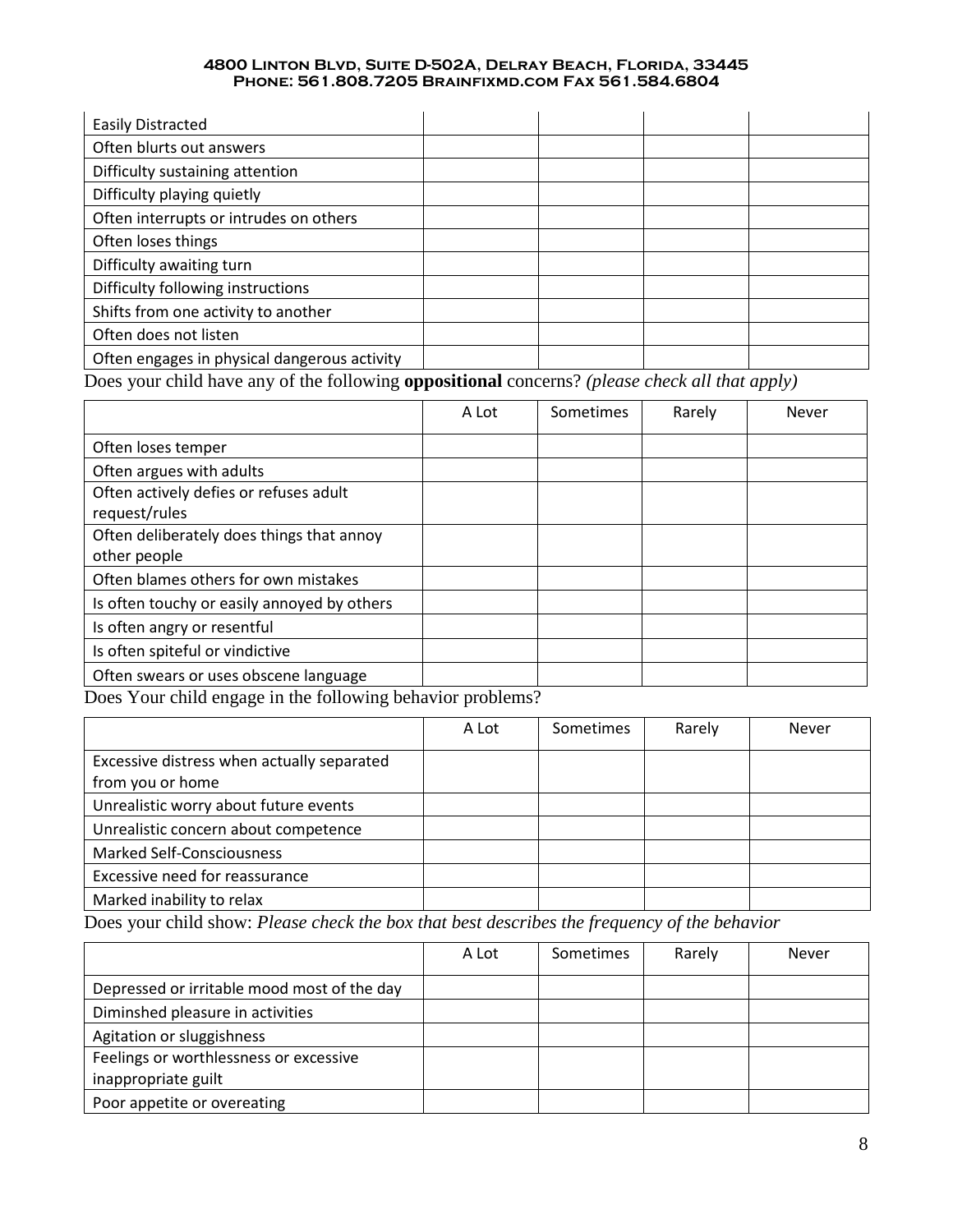| Trouble sleeping or sleeps too much     |  |  |
|-----------------------------------------|--|--|
| Low energy or fatigue                   |  |  |
| Low self-esteem                         |  |  |
| Poor concentration or difficulty making |  |  |
| decisions                               |  |  |
| Feelings of hopelessness                |  |  |

Does your child have any of the following concerns?

*Please check the box that best describes the frequency of the behavior*

|                                                  | A Lot | Sometimes | Rarely | Never |
|--------------------------------------------------|-------|-----------|--------|-------|
| Repeated unusual movements                       |       |           |        |       |
| Odd postures                                     |       |           |        |       |
| Excessive reaction to noise or fails to react to |       |           |        |       |
| loud noises                                      |       |           |        |       |
| Overreacts to touch                              |       |           |        |       |
| Compulsive rituals                               |       |           |        |       |
| Motor tics                                       |       |           |        |       |
| Vocal tics                                       |       |           |        |       |

Has your child exhibited any of the following symptoms of thought or disturbance?

*Please check the box that best describes the frequency of the behavior*

|                                                | A Lot | <b>Sometimes</b> | Rarely | Never |
|------------------------------------------------|-------|------------------|--------|-------|
| Cannot get to the point, Loses train of        |       |                  |        |       |
| thought                                        |       |                  |        |       |
| Bizarre ideas, disoriented, confused, staring, |       |                  |        |       |
| spacey                                         |       |                  |        |       |
| Incoherent speech                              |       |                  |        |       |

*Please check the box that best describes the frequency of the behavior*

|                                             | A Lot | Sometimes | Rarely | <b>Never</b> |
|---------------------------------------------|-------|-----------|--------|--------------|
| Stolen without confrontation                |       |           |        |              |
| Ran away from home overnight at least twice |       |           |        |              |
| Lies often                                  |       |           |        |              |
| Deliberate fire setting                     |       |           |        |              |
| Often truant                                |       |           |        |              |
| Breaking and entering                       |       |           |        |              |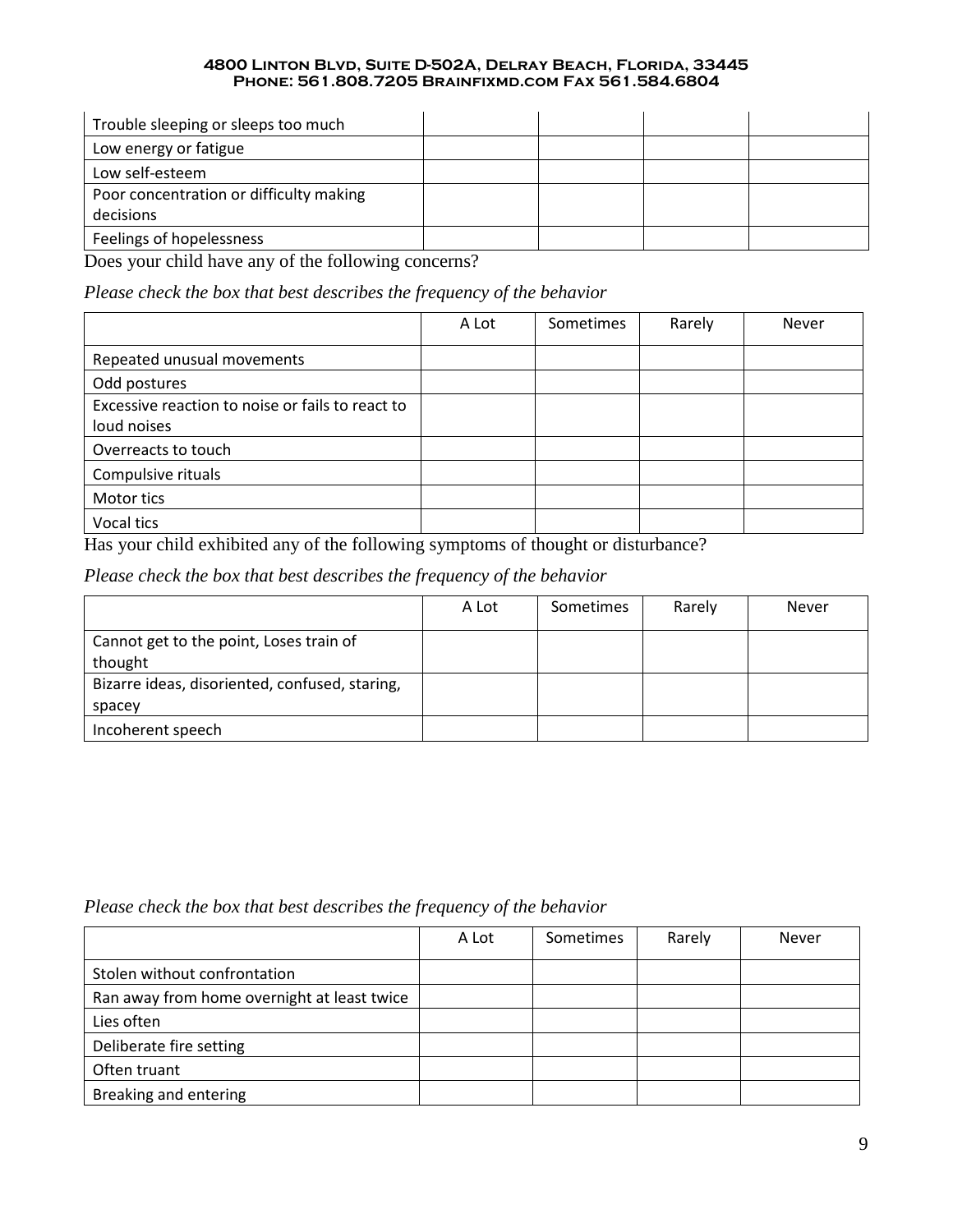| Destroys others property                 |  |  |
|------------------------------------------|--|--|
| Cruel to animals                         |  |  |
| Forces someone else into sexual activity |  |  |
| Used a weapon in a fight                 |  |  |
| Often initiates physical fights          |  |  |
| Stolen with confrontation                |  |  |
| Physically cruel to people               |  |  |

Does your child show any of the following anxiety related symptoms?

*Please check the box that best describes the frequency of the behavior*

|                                                                       | A Lot | <b>Sometimes</b> | Rarely | <b>Never</b> |
|-----------------------------------------------------------------------|-------|------------------|--------|--------------|
| Unrealistic and persistent worry that<br>something will happen to you |       |                  |        |              |
| Persistent school refusal                                             |       |                  |        |              |
| Ongoing refusal to sleep alone                                        |       |                  |        |              |
| Avoidance of being along                                              |       |                  |        |              |
| Repeated nightmares about separation from                             |       |                  |        |              |
| you                                                                   |       |                  |        |              |
| Physical aches and pain                                               |       |                  |        |              |

Has your child exhibited any of the following symptoms?

*Please check the box that best describes the frequency of the behavior*

|                                                            | A Lot | <b>Sometimes</b> | Rarely | <b>Never</b> |
|------------------------------------------------------------|-------|------------------|--------|--------------|
| Excessive mood swings                                      |       |                  |        |              |
| Explosive temper with minimal provocation                  |       |                  |        |              |
| Excessive clinging, attachment, or<br>dependence on adults |       |                  |        |              |
| Unusual fears                                              |       |                  |        |              |
| Panic attacks                                              |       |                  |        |              |
| Excessively monotonous or bland affect                     |       |                  |        |              |
| Situationally inappropriate emotions                       |       |                  |        |              |

Has your child exhibited any of the following social concerns?

*Please check the box that best describes the frequency of the behavior*

|                                                         | A Lot | Sometimes | Rarely | Never |
|---------------------------------------------------------|-------|-----------|--------|-------|
| Little or no interest in peers and friends              |       |           |        |       |
| Significant indiscreet remarks                          |       |           |        |       |
| Initiates or terminates interactions<br>inappropriately |       |           |        |       |
| Abnormal social behavior                                |       |           |        |       |
| Excessive reaction to changes in routine                |       |           |        |       |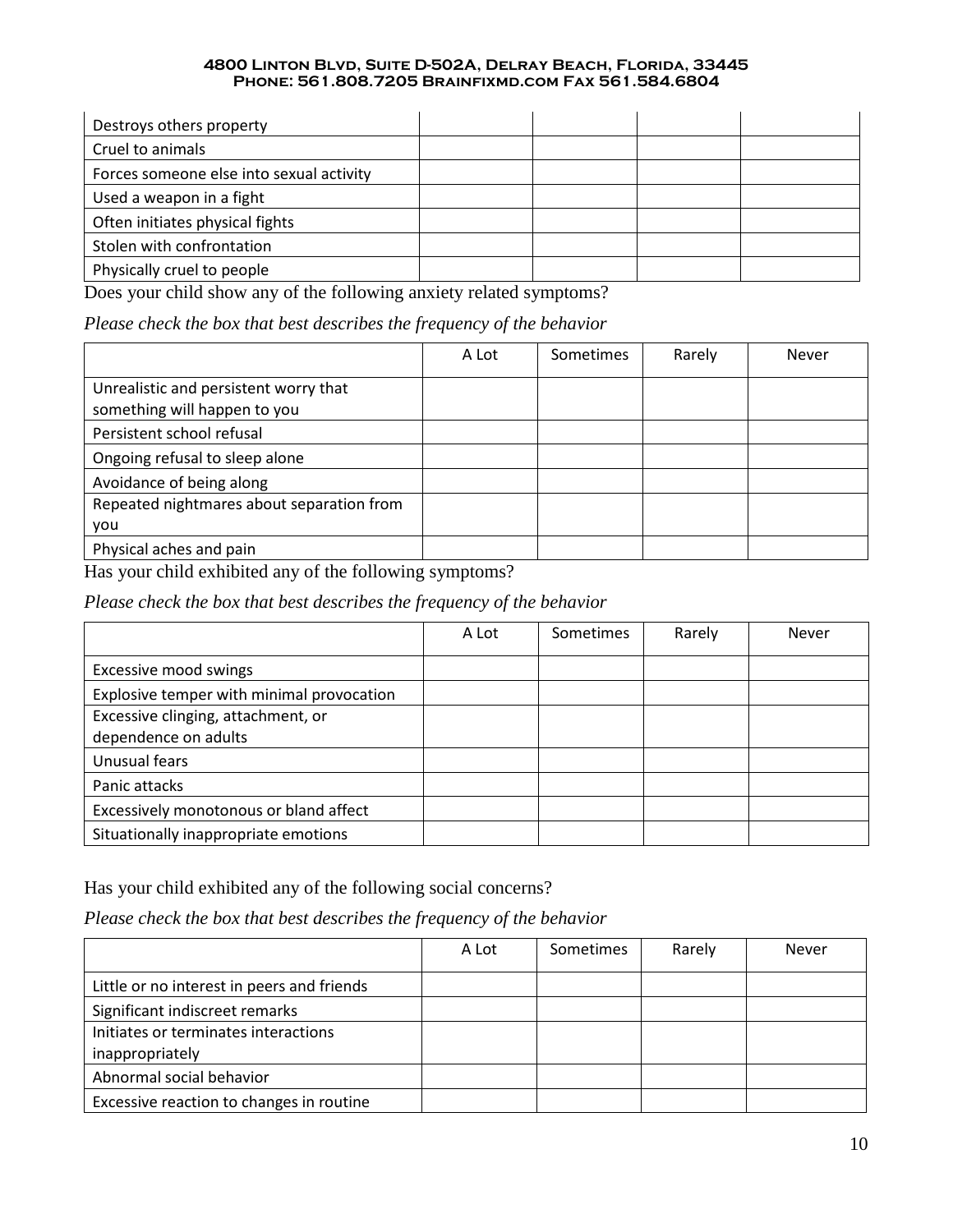## **XII. FAMILY MEDICAL HISTORY**

Please circle all that apply in your family:

| <b>Emotional Problems</b>  | <b>Mental Retardation</b> |
|----------------------------|---------------------------|
| Epilepsy                   | Sickle Cell Anemia        |
| <b>Heart Problems</b>      | <b>Sugar Diabetes</b>     |
| <b>High Blood Pressure</b> | <b>Tuberculosis</b>       |
| <b>Learning Problems</b>   | Other:                    |
|                            |                           |

\_\_\_\_\_\_\_\_\_\_\_\_\_\_\_\_\_\_\_\_\_\_\_\_\_\_\_\_\_\_\_\_\_\_\_\_\_\_\_\_\_\_\_\_\_\_\_\_\_\_\_\_\_\_\_\_\_\_\_\_\_\_\_\_\_\_\_\_\_\_\_\_\_\_\_\_\_\_\_\_\_\_\_\_ \_\_\_\_\_\_\_\_\_\_\_\_\_\_\_\_\_\_\_\_\_\_\_\_\_\_\_\_\_\_\_\_\_\_\_\_\_\_\_\_\_\_\_\_\_\_\_\_\_\_\_\_\_\_\_\_\_\_\_\_\_\_\_\_\_\_\_\_\_\_\_\_\_\_\_\_\_\_\_\_\_\_\_\_

Is there any parental history of similar problems with school, behavior, learning and reading?

## **XIII. FAMILY PSYCHIATRIC HISTORY**

Is there a history of behavioral health illness (such as bipolar disorder, depression, panic attacks, alcoholism, drug addiction, schizophrenia, etc..) in any extended family member?

| Relationship to Patient | Specific Behavioral Health Illness |  |  |  |  |
|-------------------------|------------------------------------|--|--|--|--|
|                         |                                    |  |  |  |  |
|                         |                                    |  |  |  |  |
|                         |                                    |  |  |  |  |
|                         |                                    |  |  |  |  |
|                         |                                    |  |  |  |  |
|                         |                                    |  |  |  |  |
|                         |                                    |  |  |  |  |
|                         |                                    |  |  |  |  |

# **XIV. FAMILY SOCIAL HISTORY**

| <b>FATHER</b>                                    |                 | MO         |  |  |
|--------------------------------------------------|-----------------|------------|--|--|
|                                                  |                 | <b>NAN</b> |  |  |
|                                                  |                 | <b>AGI</b> |  |  |
|                                                  |                 | <b>EDU</b> |  |  |
|                                                  |                 | <b>EMI</b> |  |  |
| PART TIME FULL TIME                              |                 |            |  |  |
| Parents are currently: <i>(please check one)</i> |                 |            |  |  |
| $\Box$ Married                                   | $\Box$ Divorced |            |  |  |

## **THER**

NAME: \_\_\_\_\_\_\_\_\_\_\_\_\_\_\_\_\_\_\_\_\_\_\_\_\_\_\_\_\_\_\_\_

AGE: \_\_\_\_\_\_\_\_\_\_\_\_\_\_\_\_\_\_\_\_\_\_\_\_\_\_\_\_\_\_\_\_\_

EDUCATION: \_\_\_\_\_\_\_\_\_\_\_\_\_\_\_\_\_\_\_\_\_\_\_\_\_\_

EMPLOYMENT: \_\_\_\_\_\_\_\_\_\_\_\_\_\_\_\_\_\_\_\_\_\_\_\_

PART TIME FULL TIME

□ Widowed